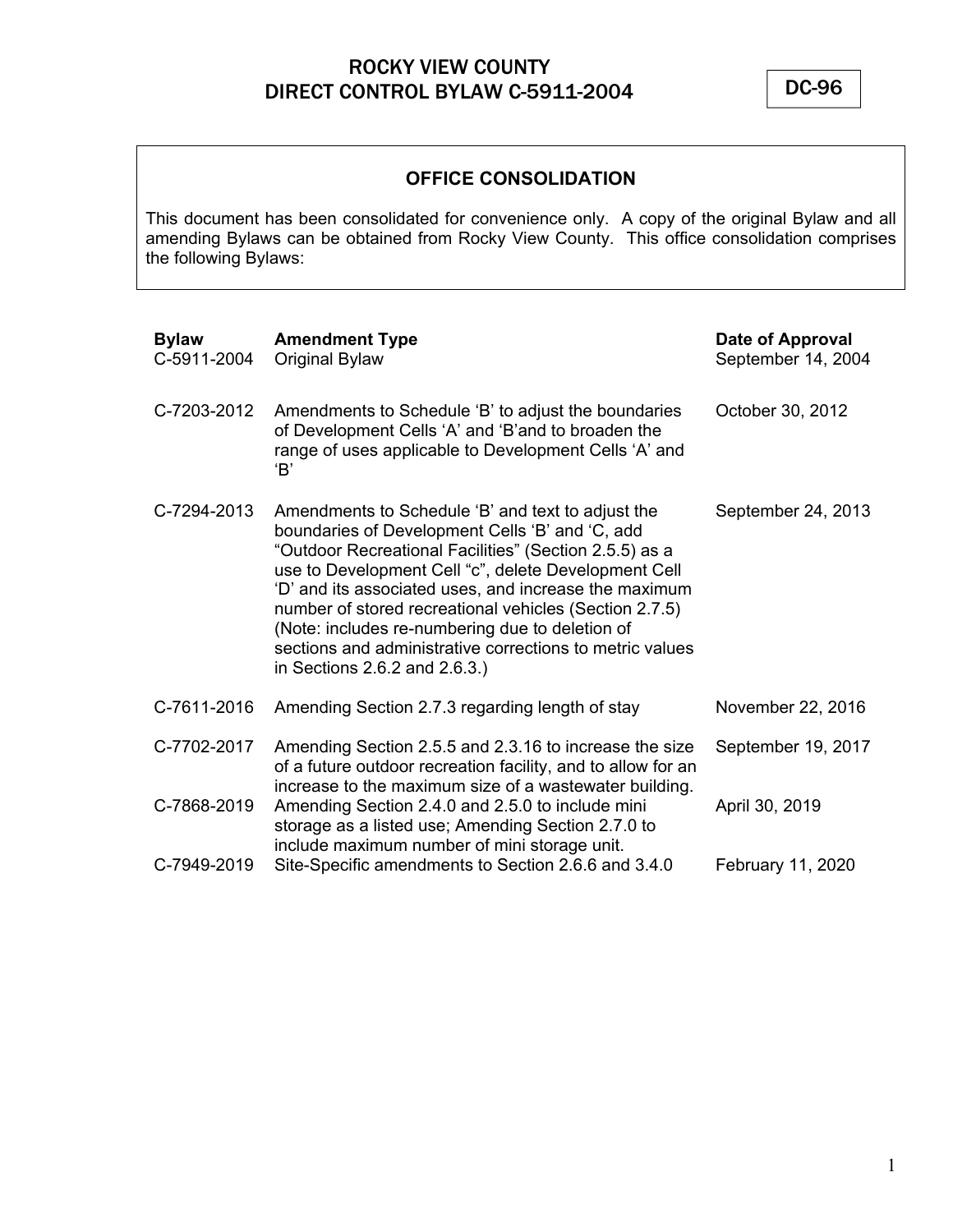### **DIRECT CONTROL BYLAW REGULATIONS**

- 1. That Direct Control District Bylaw C-5025-99 (DC-60) be repealed.
- 2. That the Land Use Bylaw be amended by redesignating the use of the Lands from Ranch and Farm District and Direct Control District to Direct Control District with special regulations.
- 3. That the special regulations of the Direct Control District comprise:
	- 1.0.0 General Regulations
	- 2.0.0 Land Use Regulations
	- 3.0.0 Development Regulations
	- 4.0.0 Definitions

#### **1.0.0 GENERAL REGULATIONS**

- 1.1.0 For the purposes of this Bylaw, the boundaries and description of the Lands shall be more or less as indicated in Schedule "A" and shall notionally identify Development Cells as indicated in Schedule "B" attached hereto and forming part hereof, except as otherwise approved by Council.
- 1.2.0 The final location and shape of the Development Cells will be determined at the Development Permit stage, to the satisfaction of the Municipality.
- 1.3.0 The Development Authority shall be responsible for the issuance of Development Permit(s) for the Lands subject to this Bylaw.
- 1.4.0 Parts One, Two, and Three of Land Use Bylaw C-4841-97 are applicable unless otherwise stated in this Bylaw.
- 1.5.0 All development upon the Lands shall be in accordance with all plans and specifications submitted pursuant to this Bylaw and all licenses, permits and approvals pertaining to the Lands.

### **2.0.0 LAND USE REGULATIONS**

2.1.0 Purpose and Intent

The purpose and intent of this District is to allow for highway commercial land uses, which will provide for the development of a gas bar with grocery store/convenience store, liquor store, recreational vehicle storage, automotive and business services and a recreational vehicle park/campground.

2.2.0 All Development Cells

Uses:

- 2.2.1 Fencing
- 2.2.2 Landscaping
- 2.2.3 Parking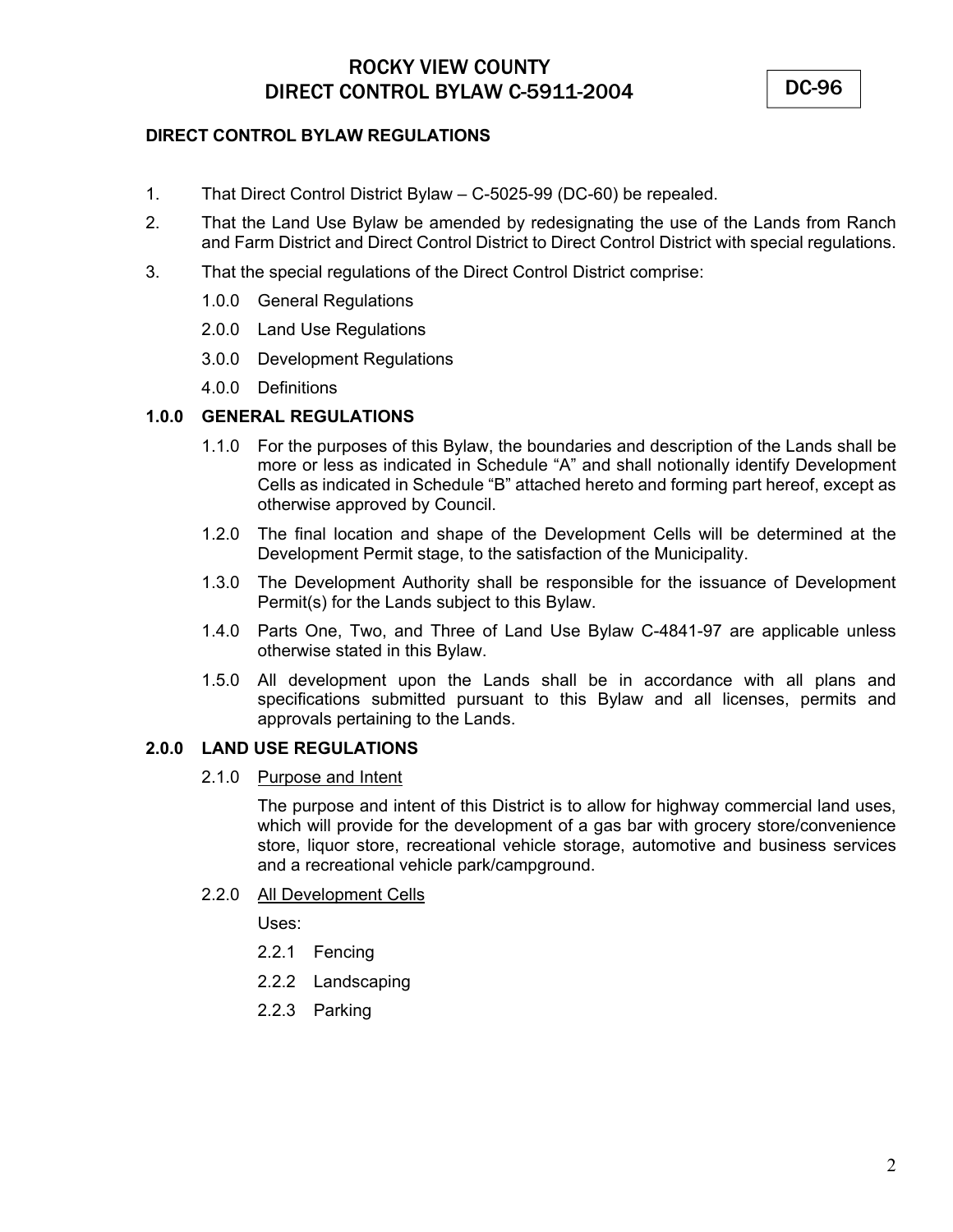DC-96

### 2.3.0 Development Cell 'A'

Uses:

- 2.3.1 Gas Bar
- 2.3.2 Liquor Sales
- 2.3.3 Grocery Store / Convenience Store
- 2.3.4 Restaurant
- 2.3.5 Automotive Services
- 2.3.6 Banks or Financial Institutions
- 2.3.7 Car Wash
- 2.3.8 Dealership/Rental Agency, Automotive
- 2.3.9 Drinking Establishment
- 2.3.10 Offices
- 2.3.11 Patio, accessory to the principal building use
- 2.3.12 Personal Service Business
- 2.3.13 Truck Stop
- 2.3.14 Truck Trailer Service
- 2.3.15 Warehouse
- 2.3.16 Accessory Buildings less than 120 square metres in building area
- 2.3.17 Sign associated with the principal use of Development Cell 'A', 'B' and 'C'
- 2.3.18 Offices, washroom and laundry facilities located in the principle building and accessory to the principal use of Development Cells 'B' and 'C'
- 2.3.19 Recreation Room located in principle building and accessory to the principal use of Development Cell 'B'
- 2.4.0 Development Cell 'B'

Uses:

- 2.4.1 General Agriculture
- 2.4.2 Campground Tourist
- 2.4.3 Buildings containing office, washroom, laundry, maintenance and recreation facilities that are accessory to the Campground Tourist use with a combined area that does not exceed 550 square metres in building area.
- 2.4.4 Mini Storage
- 2.5.0 Development Cell 'C'

Uses:

- 2.5.1 General Agriculture
- 2.5.2 Outdoor Recreational Vehicle Storage Area
- 2.5.3 One single family dwelling
- 2.5.4 Accessory buildings less than 90 square metres in building area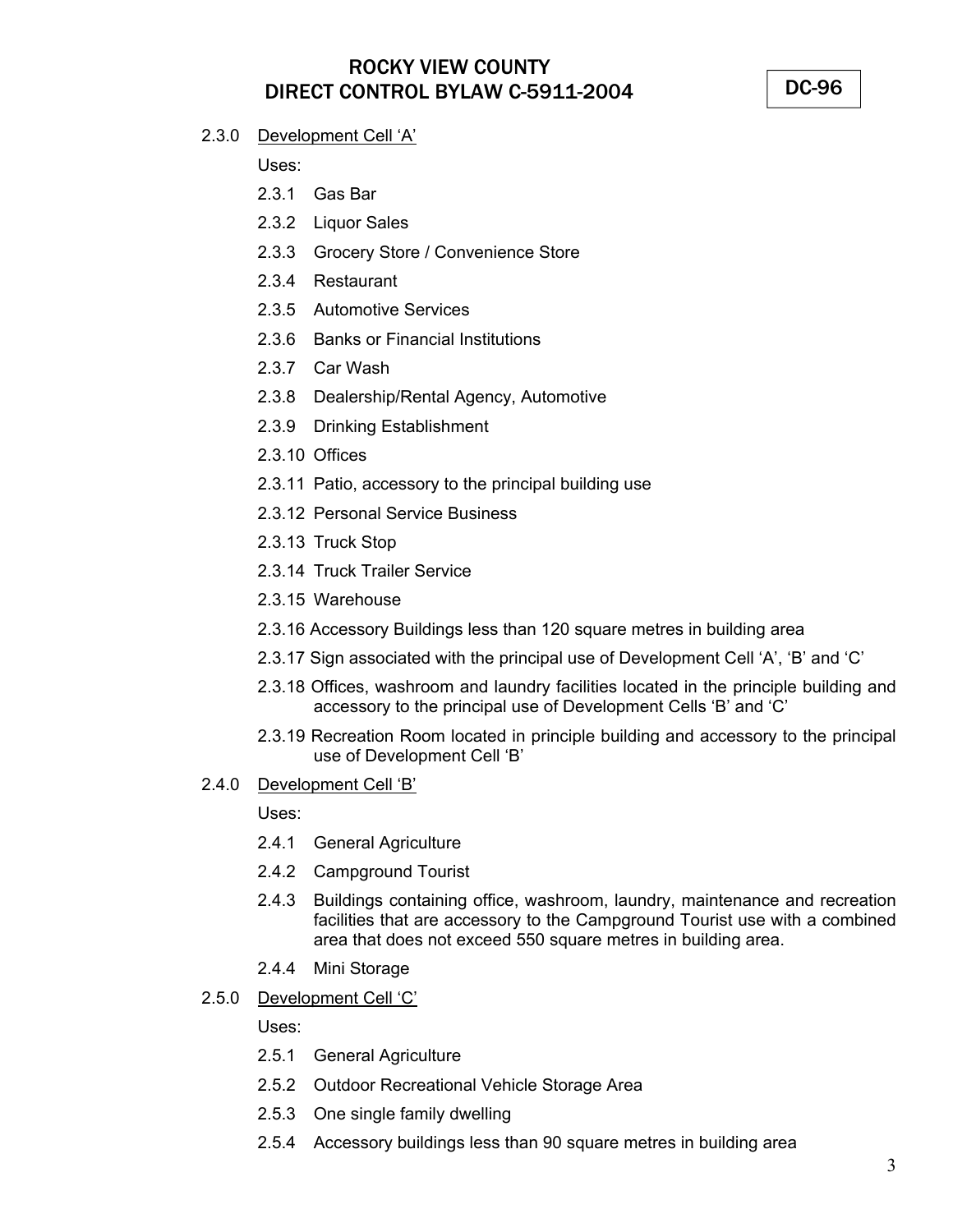DC-96

- 2.5.5 Outdoor recreational facilities area that is accessory to the Campground Tourist use that does not exceed 1600 square metres in size.
- 2.5.6 Mini Storage
- 2.6.0 Minimum Requirements
	- 2.6.1 *Parcel* size: 11.97 hectares (29.6 acres)
	- 2.6.2 *Yard, Front* for *Buildings*:
		- a) 60.0 m (196.8 feet) from any *road or highway*
		- b) 10.0 m (32.8 feet) from any *road, service* adjacent to a highway
	- 2.6.3 *Yard*, *Side* for *Buildings:*
		- a) 60.0 m (196.8 feet) from any *road or primary highway*
		- b) 10.0 m (32.8 feet) from any *road, service* adjacent to a *road, highway*
		- c) 6.0 m (19.7 feet) all other
	- 2.6.4 *Yard, Rear* for *Buildings:* 
		- a) 6.0 m (19.7 feet)
	- 2.6.5 *Yard, Front* for Parking, Storage and Display of Products:
		- a) 15.0 m (49.2 feet) from any *road, municipal*, *road, or highway*
		- b) 8.0 m (26.24 feet) from any, *road, internal subdivision*, or *road, service*  adjacent to a *road, highway* or *road,*
	- 2.6.6 *Yard, Side* for Parking, Storage and Display of Products:
		- a) 15.0 m (49.2 feet) from any *road, municipal*, *road highway*

Except: Cell B & C: 0.0 m (0.0 ft) from any road, municipal, road highway

- b) 8.0 m (26.2 feet) from any *road internal subdivision*, or *road, service*  adjacent to *a road, highway* or *road,*
- c) 6.0 m (19.7 feet) all other
- 2.6.7 *Yard, Rear* for Parking, Storage and Display of Products:
	- a) 6.0 m (19.7 feet) all other
- 2.7.0 Maximum Requirements
	- 2.7.1 Building height:
		- i) 10 m (32.81 feet) for principal buildings;
		- ii) 8 m (26.2 feet) for accessory buildings.
	- 2.7.2 Maximum number of stalls for Recreational Vehicles within the Tourist Campground Park: 90
	- 2.7.3 Maximum length of stay for any visitor to the Tourist Campground is six (6) months.
	- 2.7.4 Maximum of five stalls within the Tourist Campground to be set aside for Seasonal Staff working in Campground, permitted for a stay beyond 14 days.
	- 2.7.5 Maximum number of stored Recreational Vehicles: 650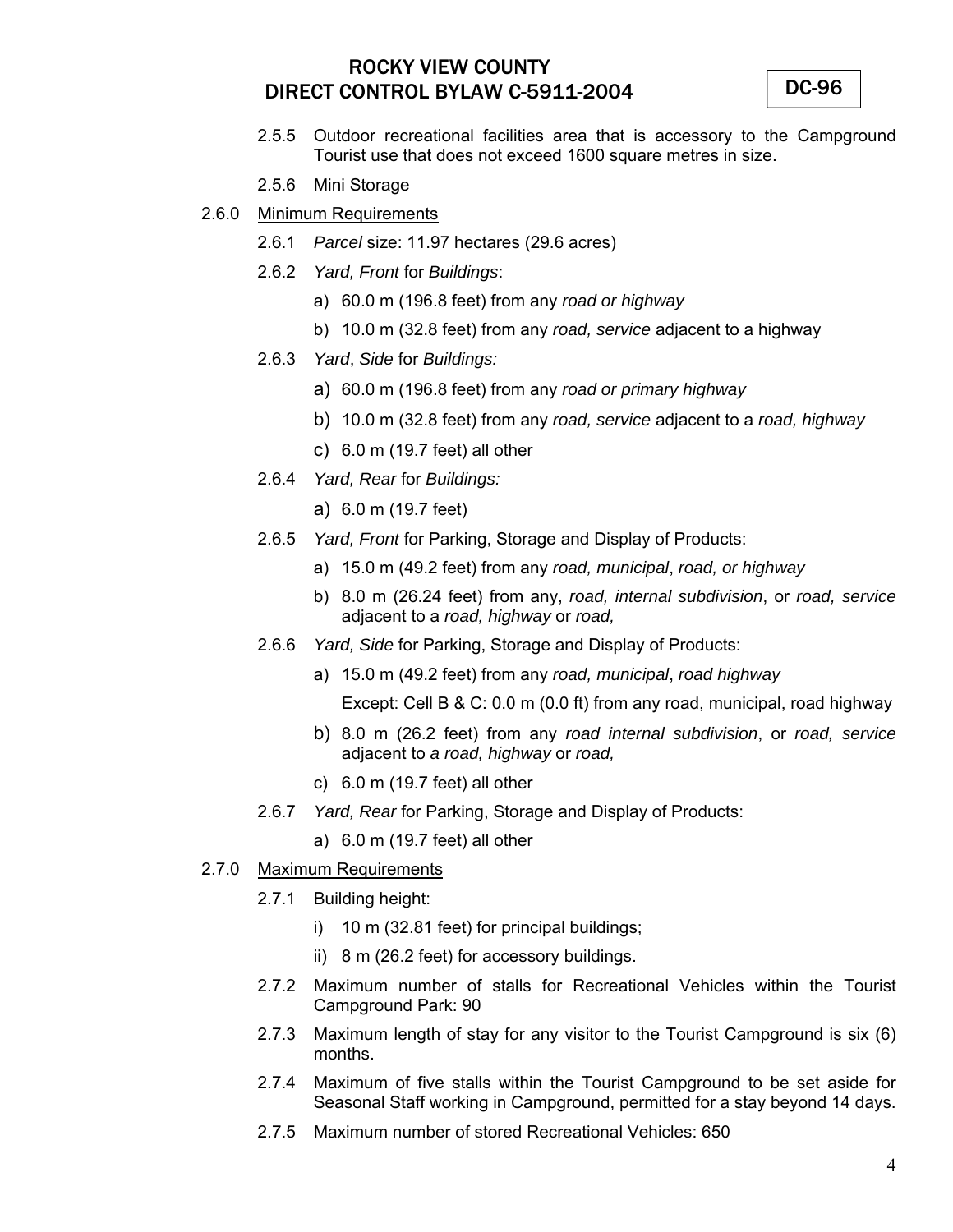DC-96

- 2.7.6 Maximum Area of Recreational Vehicle Storage shall not exceed 12 acres.
- 2.7.7 Height of fence: 3.1 m (10.17 feet)
- 2.7.8 Building coverage:
	- i) Principal and accessory buildings: 25% of the lot.
- 2.7.9 Number of freestanding signs: 1
- 2.7.10 Maximum area of the sign is 10 square metres (107 square feet)
- 2.7.11 Minimum setback for any road for sign: 15 metres
- 2.7.12 Freestanding sign height: 12 m (39.37 feet)
- 2.7.13 Maximum number of Mini Storage units: 580

### **3.0.0 DEVELOPMENT REGULATIONS**

- 3.1.0 No Development Permit shall be issued by the Development Authority and no *development* shall occur on the lands until:
	- 3.1.1 The Owner has prepared a Stormwater Management Plan that is satisfactory to both the Municipality and Alberta Transportation, which shows that the development will not adversely affect the adjacent lands and/or highways;
	- 3.1.2 An Emergency Response Plan has been prepared by the *Applicant* and submitted to the satisfaction of the Fire Chief, which establishes, among other things, measures for chemical containment and remediation, storage of fuels and chemicals, soil contamination and fire suppression;
	- 3.1.3 The Owner has received all necessary permits and/or approvals from Alberta Environmental Protection in accordance with the Water Act for the supply of water necessary to service the *development* to the satisfaction of the Municipality and Alberta Environment.
	- 3.1.4 The Owner has completed a Traffic Impact Analysis for the entire *development*, and it has been approved by both the Rocky View County and Alberta Transportation, and further, that all road improvements identified in the Traffic Impact Analysis be completed by the *Owner* to the satisfaction of the Municipality and Alberta Transportation.
	- 3.1.5 The Owner has submitted a Construction Management Plan completed by a qualified professional engineer licensed to practice in the Province of Alberta, satisfactory to the Municipality, which details amongst other items, erosion, dust and noise control measures and stormwater management during construction.
	- 3.1.6 The Owner has received all necessary permits and/or approvals from Alberta Transportation, in accordance with the Public Highways Development Act and the Highway Development Control Regulation.
- 3.2.0 Water Supply and Sewage Treatment
	- a) Potable water for all development on the site shall be provided through the use of water wells, licensed and approved for commercial use by Alberta Environment, to the satisfaction of the Municipality or hauled to the site and stored in cisterns, as approved by the Municipality, and to the satisfaction of the Municipality.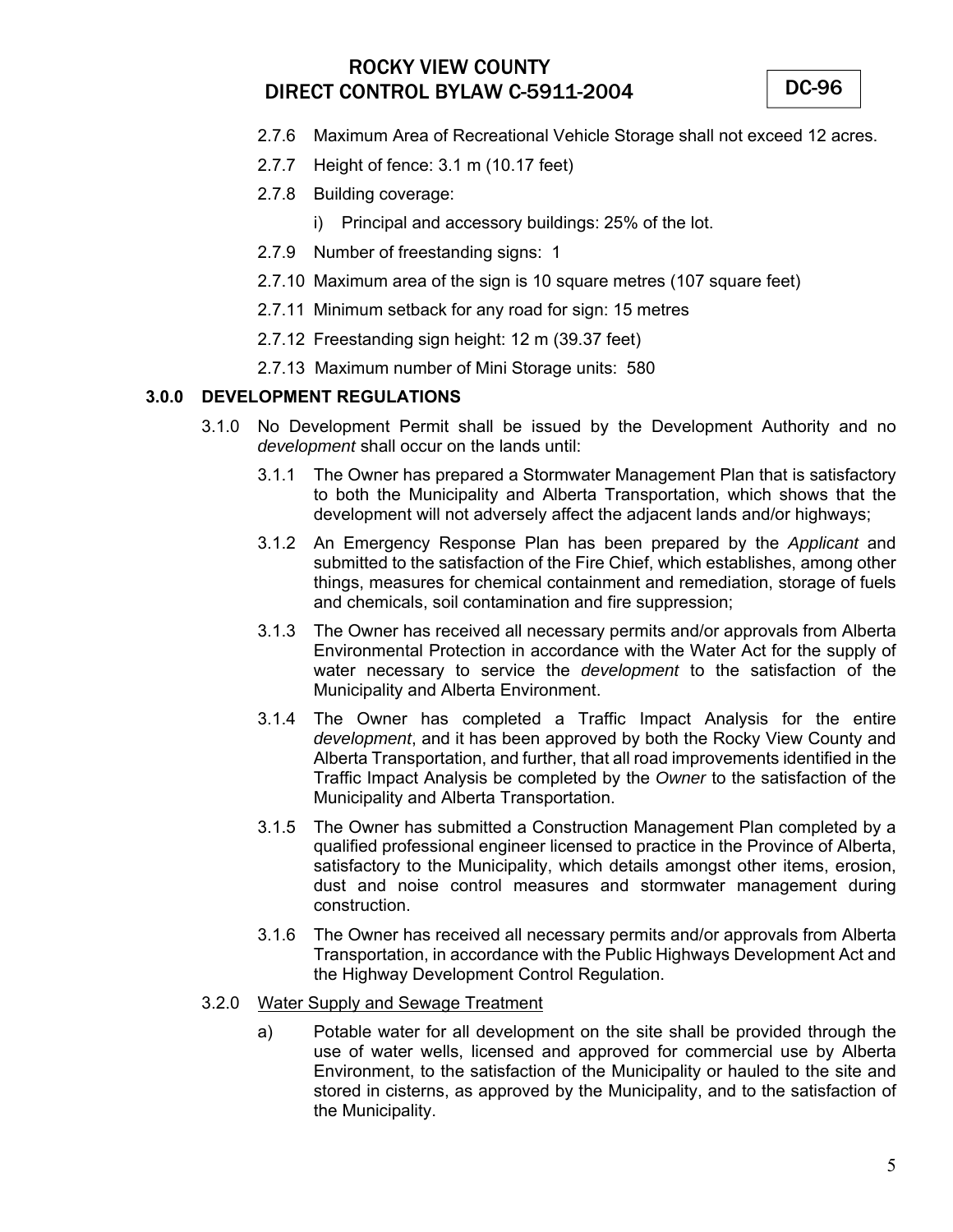- b) Disposal of wastewater from the development on the site shall be subject to all requirements of Alberta Environment and/or Alberta Municipal Affairs and all Municipal approvals pursuant to this Bylaw. Waste water shall be treated and disposed of by septic tank and field, installed to the satisfaction of the Municipality or stored in holding tanks and removed on a regular basis for disposal and treatment at an approved disposal facility.
- c) Any non-domestic waste water, anti-freeze, oil or fuels accumulated on site shall be held in sealed tanks, the contents of which shall be pumped out and properly disposed of off-site to the satisfaction of the Municipality and/or Alberta Environment.
- d) Solid waste shall be disposed of on a regular basis at an approved disposal site.
- e) A caveat regarding a Deferred Services Agreement is registered on the Lands, notifying the Owner any future owners and all lessees of the requirement to connect to Municipally owned piped water and wastewater systems at their own cost when such services become available. This Agreement is to outline the location of existing services within the Lands, the operation and maintenance of these services, the requirements for their decommissioning once Municipal Servicing becomes available, and a commitment from the Owner to participate in mutually beneficial discussions with the Municipality regarding the provision of future Municipal Services, including the possible future ownership of their facilities by the Municipality, all to the satisfaction of the Municipality.
- 3.2.1 Access
	- a) No direct access to Highway #22 shall be permitted. All access to the land shall be from Highway #567 and shall be a minimum of 140 m (449.47 feet) east of Highway #22, or as otherwise approved by Alberta Transportation and Rocky View County.
- 3.3.0 Development and Building Standards
	- 3.3.1 Landscaping
		- a) Landscaping shall be provided in accordance with a Landscape Plan to be submitted to the Municipality upon application for a Development Permit. The Landscape Plan shall identify the location, type and extent of all landscaping proposed for the lands, and shall require that a minimum of 10% of the site be landscaped. Within this landscaped area, there shall be a minimum of one (1) tree for every 50 square m (538.2 square feet); a combination of deciduous trees with a minimum caliper of 2.5 inches; and, coniferous trees with a minimum height of 5 feet.
		- b) The Landscape Plan contemplated herein shall identify the location and extent of the landscaping areas, the plant material proposed and the methods of irrigation and maintenance of landscaped areas.
		- c) All areas of the site not disturbed as part of the Development Permit shall be maintained in a natural state or under cultivation.
		- d) All areas of the site to have weed control program in accordance with the Weed Control Act of Alberta, and confirmed in a Development Permit.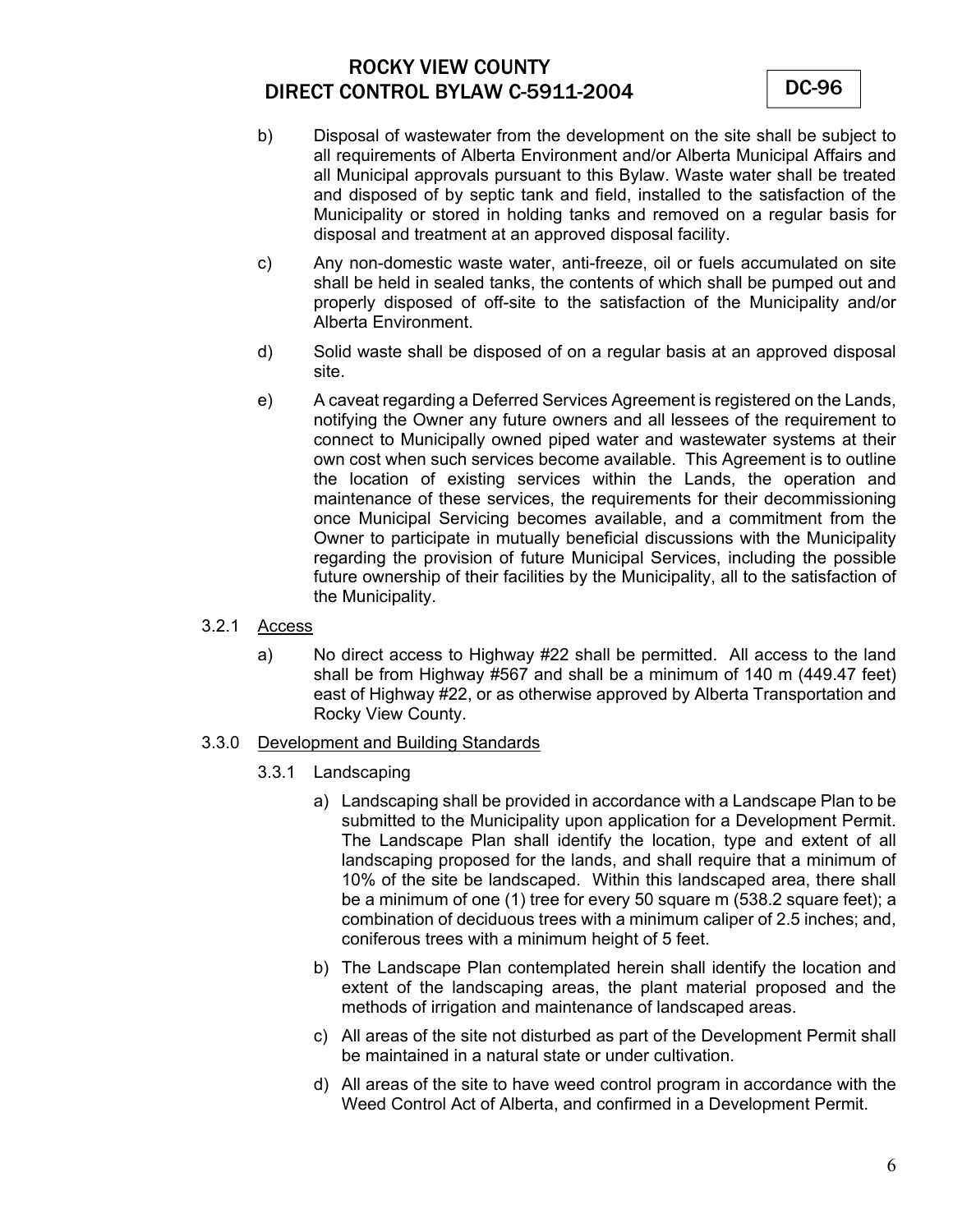DC-96

### 3.4.0 Controlled Appearance

- a) Parking and loading facilities, where proposed, shall be provided for in accordance with the requirements of the Land Use Bylaw, except that parking shall be screened and/or integrated into building architecture and/or landscaped pursuant to 3.3.1 above. Parking shall not be permitted within any minimum setback area.
- b) Signage shall be considered concurrently with a Development Permit application and may be integrated into building architecture and shall be consistent with the overall development theme.
- c) Lighting shall be located, oriented and shielded to prevent adverse affects on adjacent properties and the safe and efficient function of Highway #22 and Highway #567.
- d) The entire area of the Recreational Vehicle Storage Area shall be fenced.
- e) Recreational vehicle storage areas shall at all times be visually screened from Highway 22 and Highway 567, as well as the adjacent lands to the satisfaction of the Municipality.
- f) A minimum 6.71 m (22.00 ft. ) driveway is required in front of loading doors for mini storage.
- 3.4.1 The design, character and appearance of any buildings, structures or signs proposed to be erected or located on the lands must be acceptable to the Development Authority having due regard to:
	- i) the compatibility with and the affect on adjacent properties and the surrounding rural area; and,
	- ii) the visual enhancement of Highway #22 and Highway #567 as important transportation corridors.
- 3.4.2 Building form should be consistent with the following:
	- i) building materials should reflect the architectural heritage of the surrounding rural landscape by emphasizing natural textures and/or original and historic building materials;
	- ii) building massing should present a profile that is more horizontal than vertical to reflect the traditional rural building forms associated with agricultural communities;
	- iii) roof forms should be sloped and accented with, for example, the use of cupolas or dormers and constructed of historic and/or natural materials;
	- iv) building facades parallel to Highway #22 should avoid long unbroken expanses through the use of architectural detailing and window placement; and,
	- v) colours should reflect and complement natural colour tones evident in the surrounding rural landscape.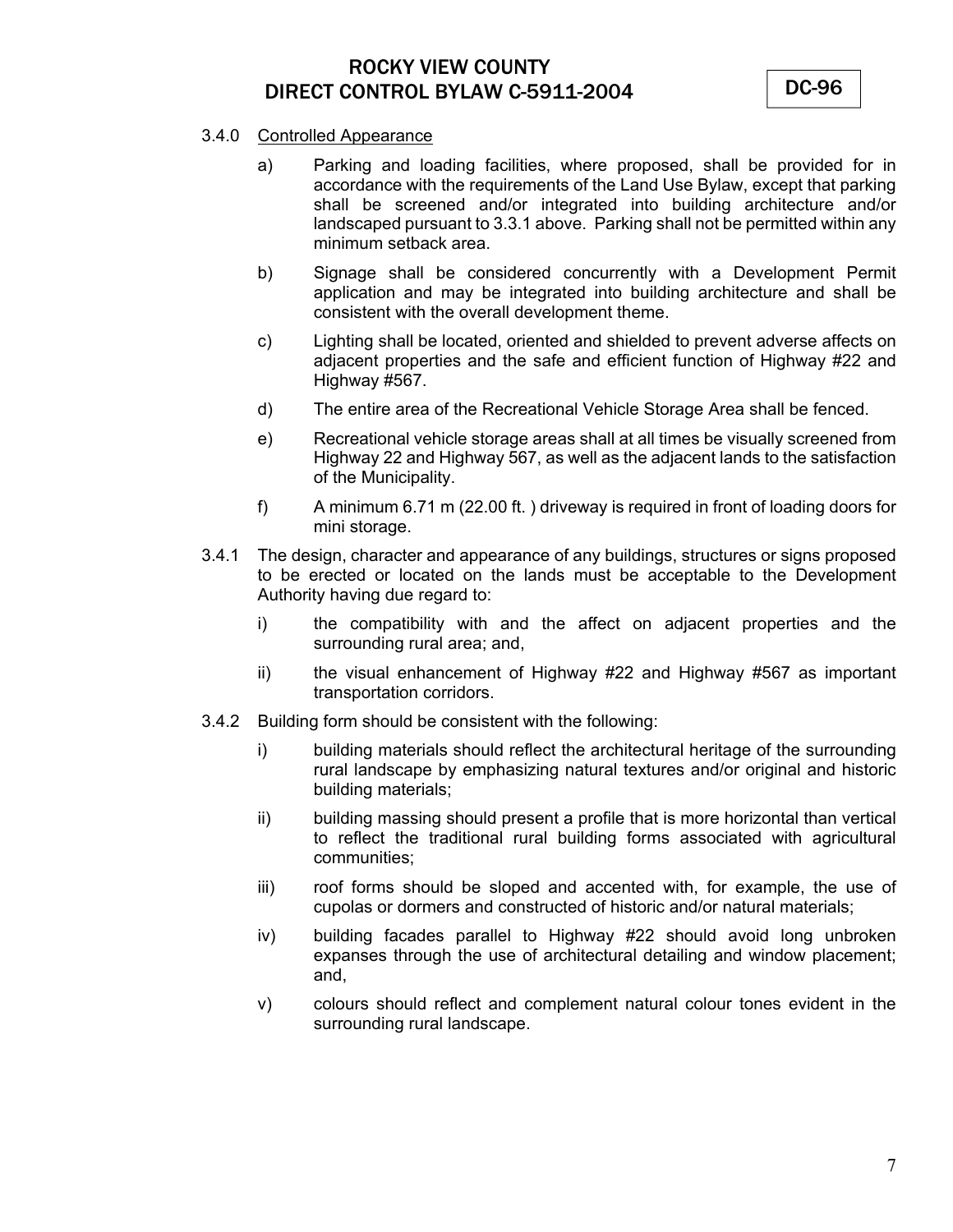DC-96

### 3.5.0 Performance Standards

- 3.5.1 Air Contaminants, Visible and Particulate Emissions
	- a) No use within any building or structure on the lands shall cause or create air contaminants, visible emissions or particulate emissions beyond the building which contains them.
- 3.5.2 Odorous Matter
	- a) No use or operation within a building shall cause or create the emission of odorous matter or vapour beyond the building which contains the use or operation.
- 3.5.3 Toxic Matter
	- a) No use or operation on the lands or within a building shall cause or create the emission of toxic matter beyond the lands or the building which contains it. The handling, storage and disposal of any toxic or hazardous materials or waste shall be in accordance with the regulations of any government authority having jurisdiction.
- 3.5.4 Garbage Storage
	- a) Garbage and waste material shall be stored in weatherproof and animalproof containers. Such containers shall be located within buildings or adjacent to the side or rear of buildings, and shall be screened from view by all adjacent properties and roadways, all to the satisfaction of the Development Authority.
- 3.5.5 Fire and Explosive Hazards
	- a) Uses and operations on the site which handle, store or utilize products which may be hazardous due to their corrosive, poisonous, flammable, or explosive characteristics shall comply with the applicable fire regulations of the Municipality or the regulations of any other government authority having jurisdiction and in accordance with any hazardous materials or emergency management plan that may be required by the Municipality, and as defined in a Development Permit.
- 3.5.6 Fire Protection
	- a) Fire protection measures shall be provided as may be required by the Municipality and included in a Development Permit.

### **4.0.0 DEFINITIONS**

*Gas Bar -* means development providing gasoline and related products and services for sale to the public.

*Grocery Store* - means development providing the display of groceries, convenience goods and merchandise for sale to the public.

*Recreational Vehicle Storage* – means an area of land set aside or otherwise defined for the outdoor storage of recreational vehicles.

*Recreation Room* – means an area within the principal building set aside for recreation and entertainment services provided for the patrons of the campground.

4.1.0 Terms not defined above have the same meaning as defined in Section 8.0.0 of Land Use Bylaw C-4841-97.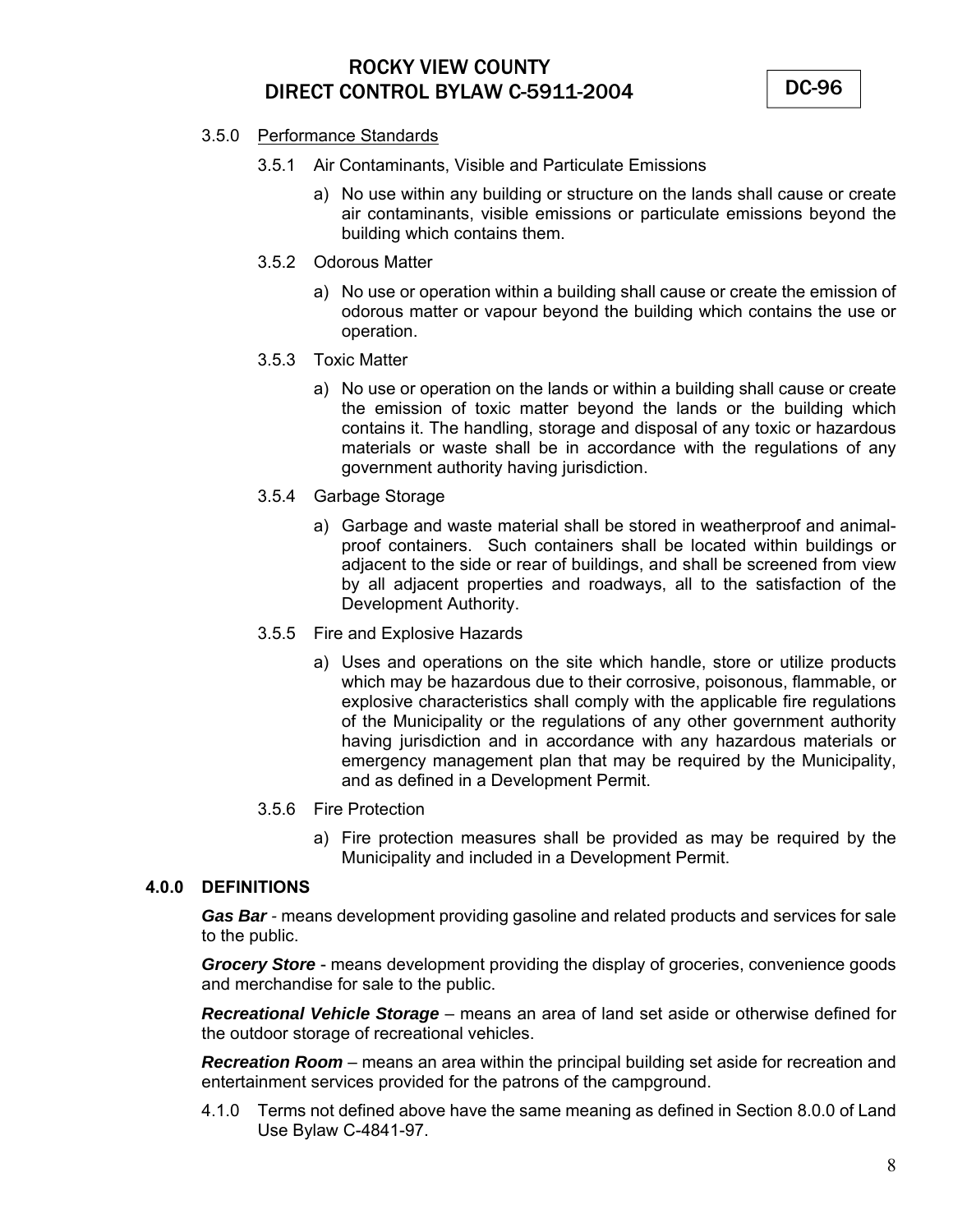